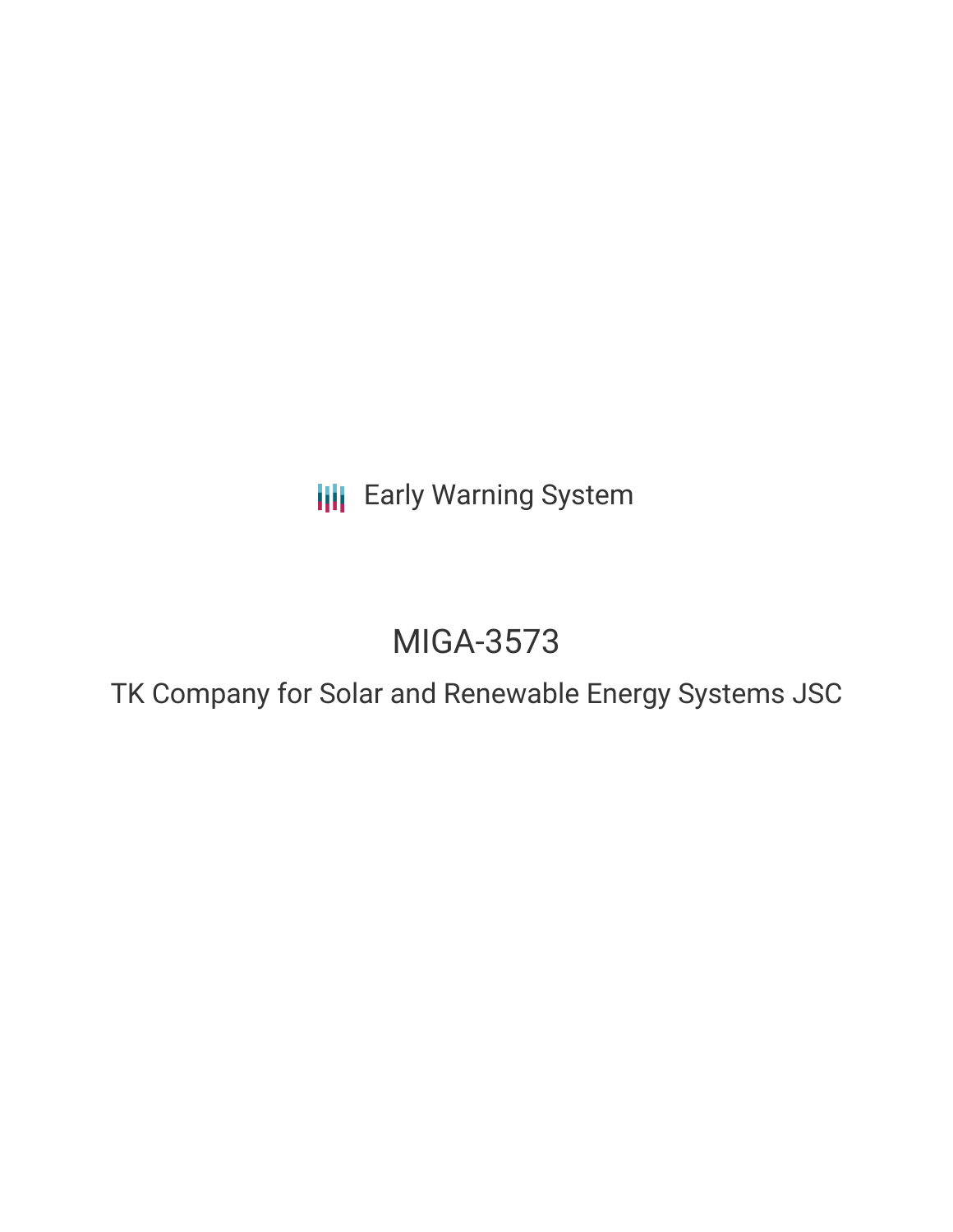

# **Quick Facts**

| <b>Countries</b>               | Egypt                                           |
|--------------------------------|-------------------------------------------------|
| <b>Financial Institutions</b>  | Multilateral Investment Guarantee Agency (MIGA) |
| <b>Status</b>                  | Proposed                                        |
| <b>Bank Risk Rating</b>        | B                                               |
| <b>Voting Date</b>             | 2017-09-20                                      |
| <b>Borrower</b>                | Industrial and Commercial Bank of China         |
| <b>Sectors</b>                 | Climate and Environment, Energy                 |
| <b>Investment Amount (USD)</b> | $$36.48$ million                                |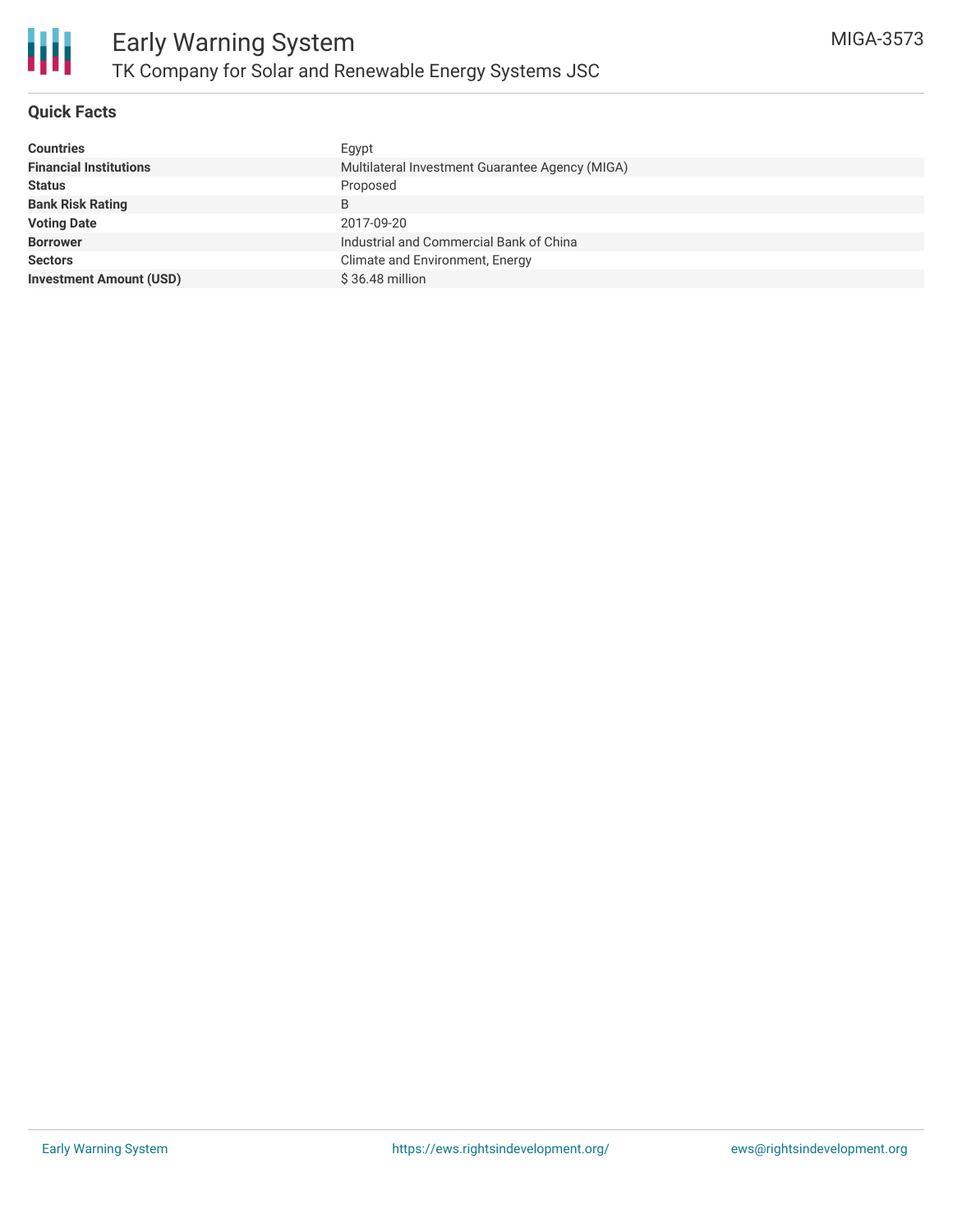

## **Project Description**

This summary describes a proposed investment by ICBC of China into ACWA Benban One for Energy, TK Company for Solar and Renewable Energy Systems JSC and Alcom Energy JSC.

The investor has applied for a MIGA guarantee of US\$86 million for a non-shareholder loan and interest and US\$82 million for swaps for up to 20 years against the risks of Transfer and Convertibility Restrictions, Breach of Contract, Expropriation and War and Civil Disturbance.

The projects are part of Egypt's Feed-in-Tariff Round Two program and consist of design, development, construction, operation and maintenance of three greenfield solar IPP facilities with installed capacities of 120MW (ACWA Benban One for Energy - 50MW, TK Company for Solar and Renewable Energy Systems JSC - 20MW and Alcom Energy JSC – 50 MW) located in the Benban solar complex in the Aswan Governorate of Egypt.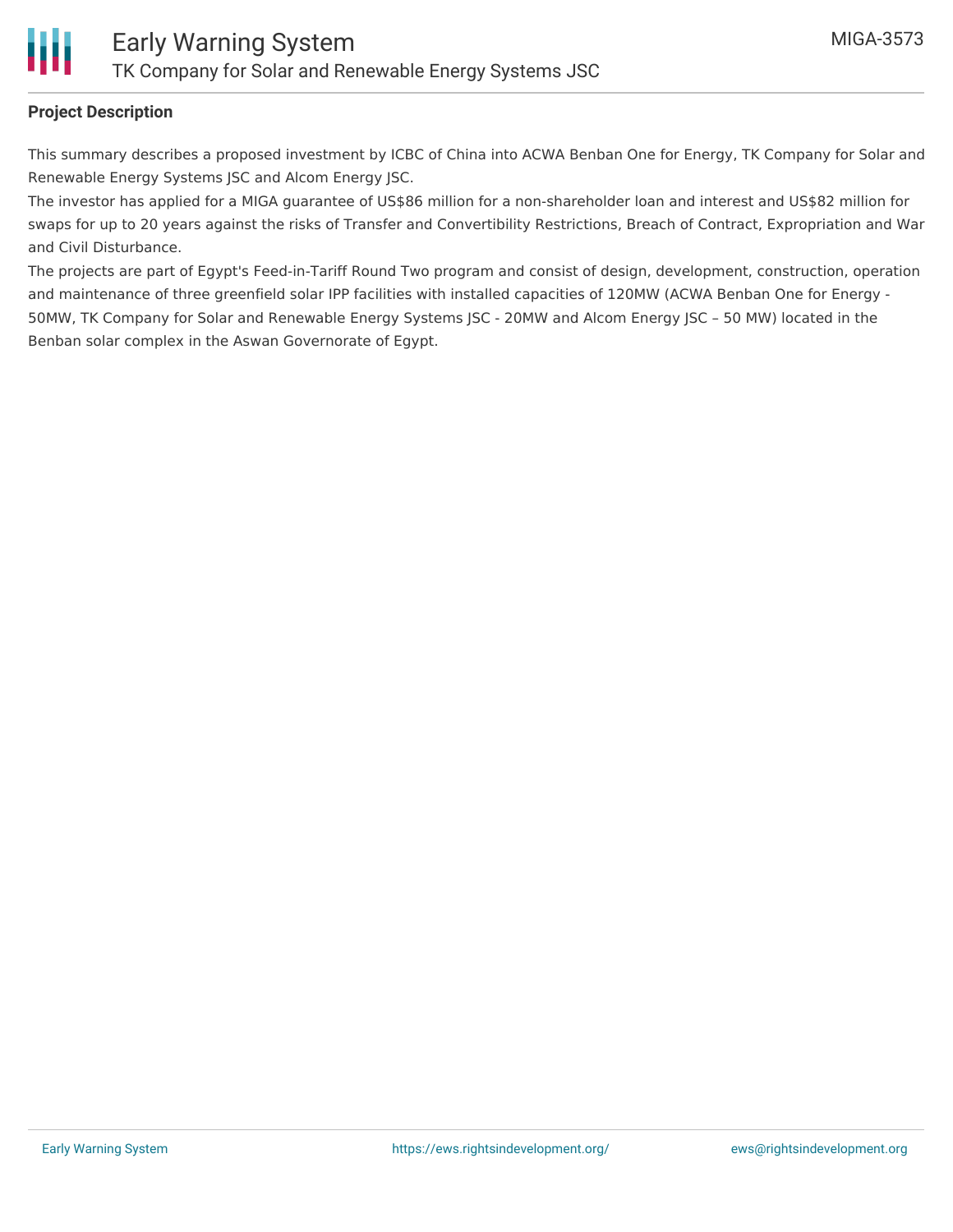

# **Investment Description**

Multilateral Investment Guarantee Agency (MIGA)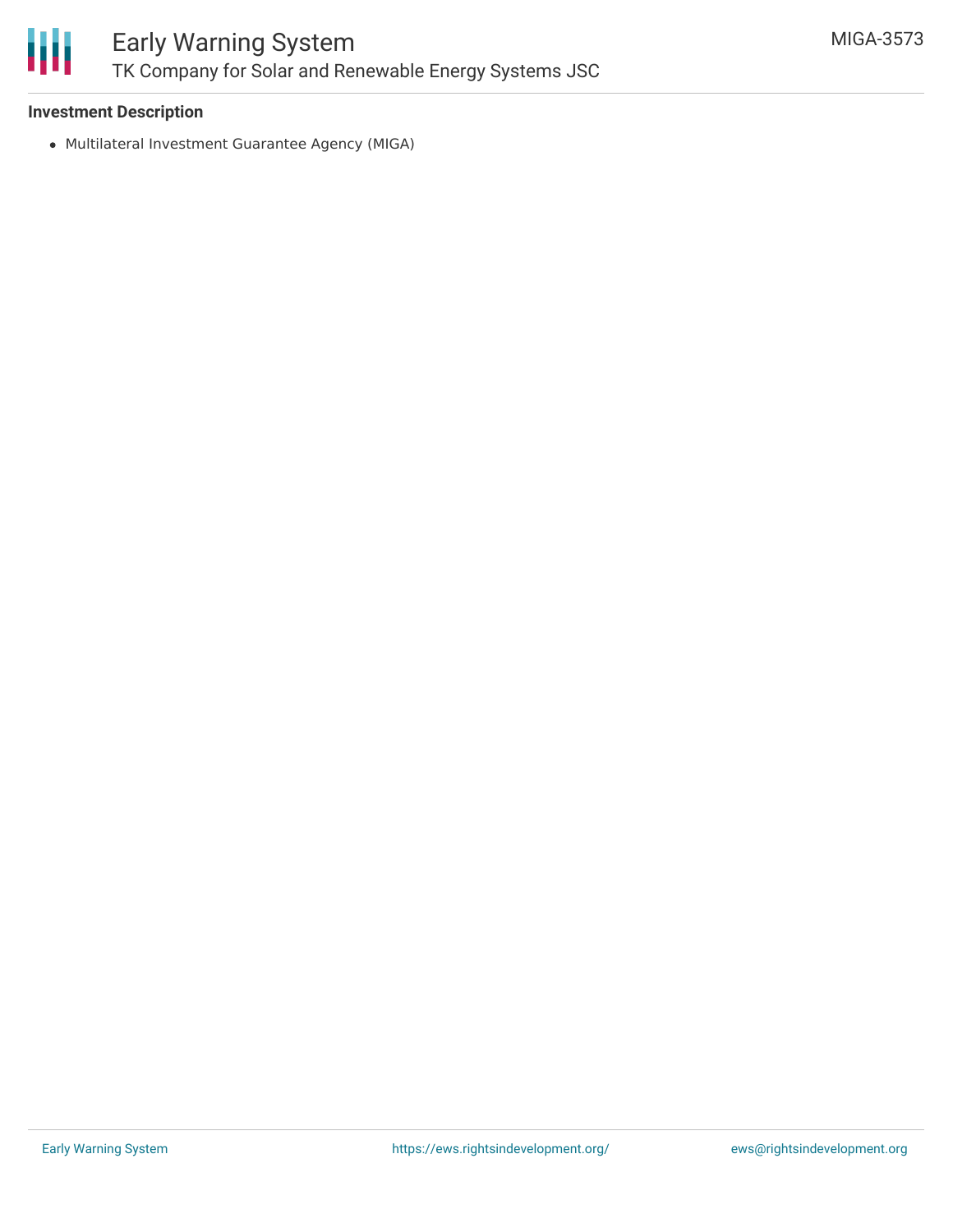

## **Contact Information**

#### ACCOUNTABILITY MECHANISM OF MIGA

The Compliance Advisor Ombudsman (CAO) is the independent complaint mechanism and fact-finding body for people who believe they are likely to be, or have been, adversely affected by an IFC or MIGA- financed project. If you submit a complaint to the CAO, they may assist you in resolving a dispute with the company and/or investigate to assess whether the IFC is following its own policies and procedures for preventing harm to people or the environment. If you want to submit a complaint electronically, you can email the CAO at CAO@worldbankgroup.org. You can learn more about the CAO and how to file a complaint at http://www.cao-ombudsman.org/